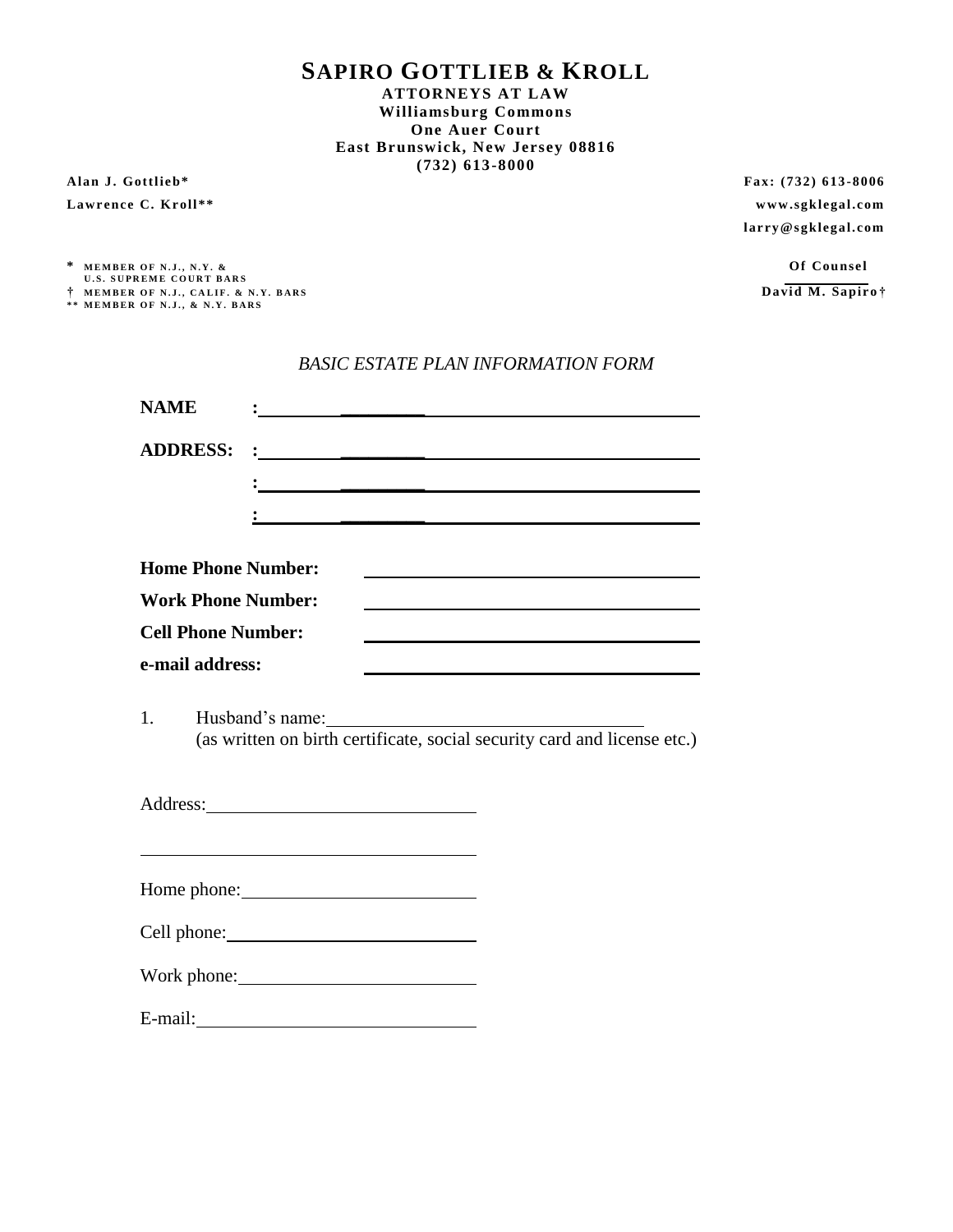2. Wife's name: (as written on birth certificate, social security card and license)

Address:

Home phone: 1990 Monthly 2000 Monthly 2000 Monthly 2000 Monthly 2000 Monthly 2000 Monthly 2000 Monthly 2000 Monthly 2000 Monthly 2000 Monthly 2000 Monthly 2000 Monthly 2000 Monthly 2000 Monthly 2000 Monthly 2000 Monthly 20

Cell phone:

Work phone:

E-mail:

3. Children's names: (as written on birth certificates, social security cards and/or licenses)

Child's Name Date of Birth

Child's Name Date of Birth

Child's Name Date of Birth

Child's Name Date of Birth

4. Who will be the Guardian of any children who have not attained the age of majority if you and your spouse do not survive:

Name of Guardian